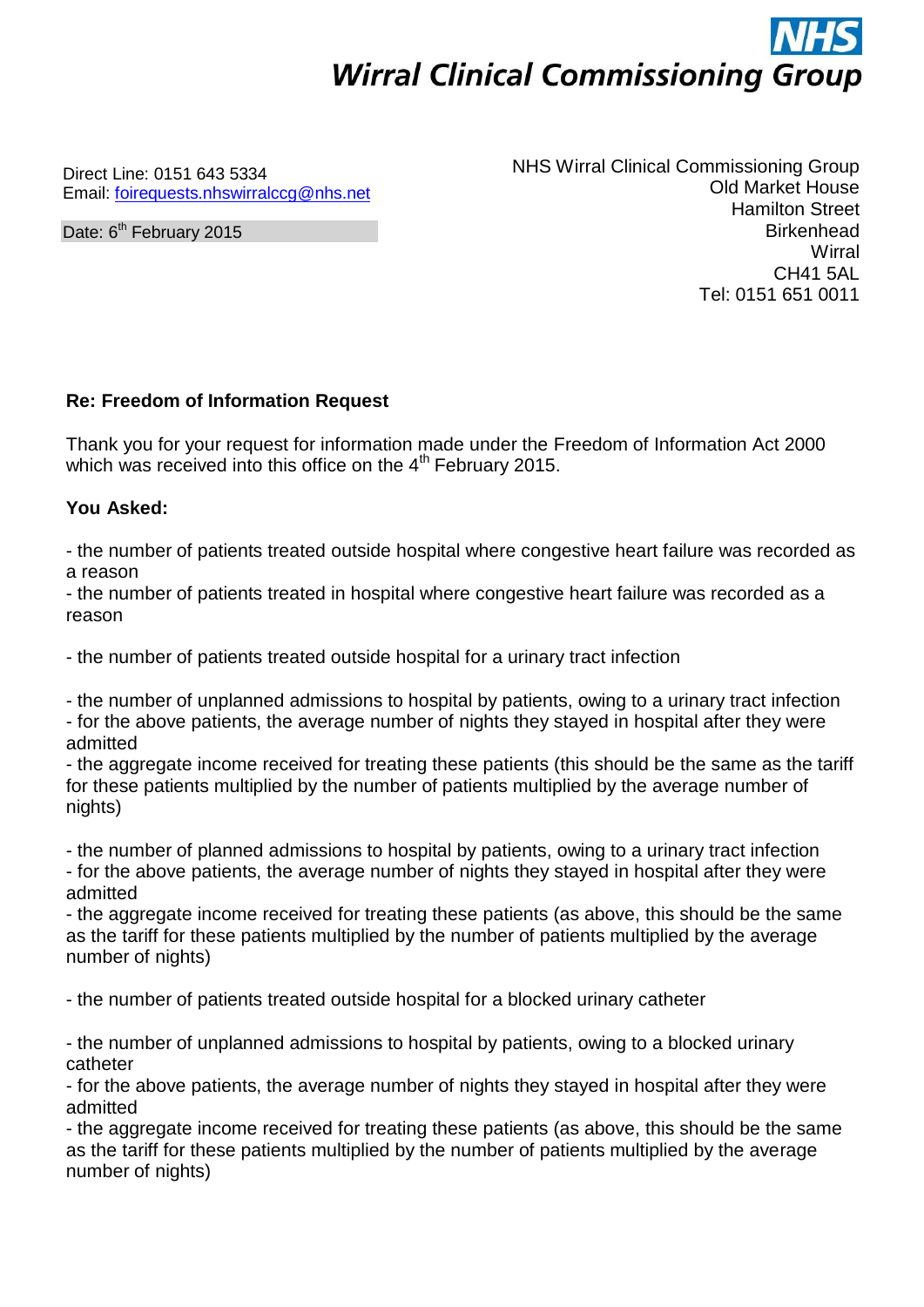- the number of planned admissions to hospital by patients, owing to a blocked urinary catheter

- for the above patients, the average number of nights they stayed in hospital after they were admitted

- the aggregate income received for treating these patients (as above this should be the same as the tariff for these patients multiplied by the number of patients multiplied by the average number of nights)

### **Unfortunately NHS Wirral Clinical Commissioning Group (CCG) does not hold this information.**

**For any Hospital information I would advise for you to contact Wirral University Teaching Hospital NHS Foundation Trust -** [wih-tr.AccessToInformationOffice@nhs.net](mailto:wih-tr.AccessToInformationOffice@nhs.net)

**For information regarding community services I would advise for you to contact Wirral NHS Community Trust -** [FOI@wirralct.nhs.uk](mailto:FOI@wirralct.nhs.uk)

**For information regarding GP Practices, I would advise for you to contact our Practices direct. I have included a link below to our website with details of the Practices:**  <https://www.wirralccg.nhs.uk/About%20Us/our-practices.htm>

I hope this sufficiently answers your FOI enquiry however if you require any further information please do not hesitate to contact a member of the FOI team (contact details at the top of this letter).

#### **Re- Use of Information**

Most of the information that we provide in response to Freedom of Information Act 2000 requests will be subject to copyright protection. In most cases the copyright will be owned by Wirral Clinical Commissioning Group. The copyright in other information may be owned by another person or organisation, as indicated on the information itself.